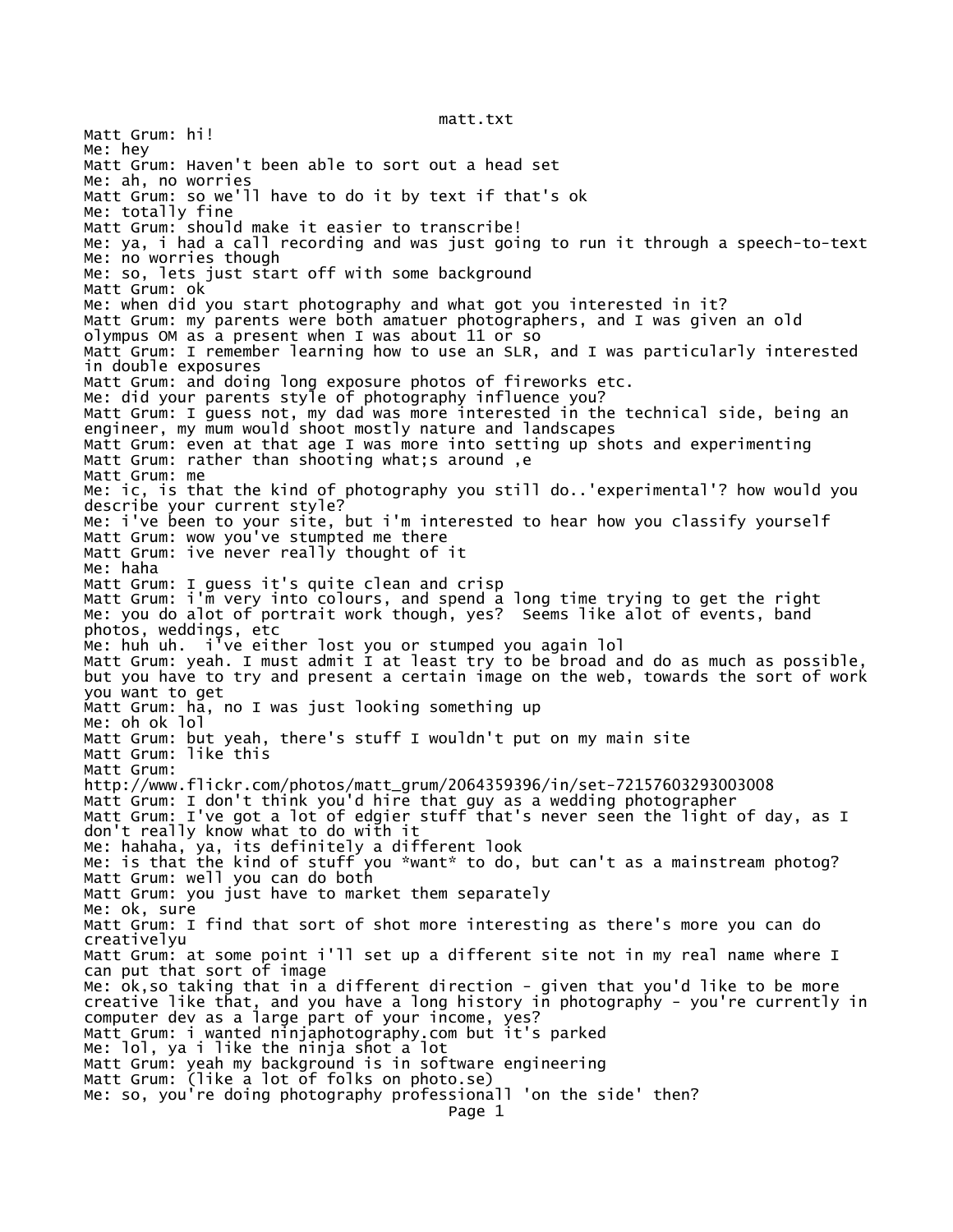matt.txt Me: yup, we do have a rather technical crowd since our roots are from SO Me: \*professionally Matt Grum: yeah, i know lots of people who are living on photography, but I prefer my situation for now as it means I don't have to compromise on quality, i can be picky Me: sure, only taking the jobs that you like Me: do you find it difficult to balance with your tech career? Matt Grum: not really Matt Grum: the two can complement each other Me: in what way? Matt Grum: going back a little, before i did any software engineering I did a CS degree, then a PhD in computer science Matt Grum: my thesis was in constructing 3D models from photographs Me: well thats cool Matt Grum: so there was lots of image processing stuff going on Matt Grum: as a result i gained an insight into how things like photoshop work Me: right Matt Grum: i think that definitely helps when you're processing photos Matt Grum: but coding skills come in handy from everything from scripts to batch process photos to building your own website Matt Grum: a lot of photographers pay good money for websites and other IT suppoer Matt Grum: it's nice to be able to do it all for youself Me: given the PHD in CS, what prompted you to go semi-pro in photography then, instead of just an active hobby Matt Grum: i love doing it, more than can be contained within a hobby, i think Matt Grum: it also helps justify huge investments in gear Me: lol ya, photography certainly isn't cheap, gearwise Matt Grum: it can be if you're clever Matt Grum: but once you get past a certain point, it costs a lot for a small improvement Me: sure Me: many pro photographers have made note that the business and marketing of being pro/semi-pro in photography is just as much or more work than the actual photography portion - is this true for you as well? Matt Grum: yeah unfortunately! Me: in what way for you? what marketing methods do you employ? Matt Grum: I seem to spend most of my time buying jewel cases for CDs and speaking to people Me: lol Matt Grum: I don't do much in the way of direct marketing at this point Matt Grum: I let the photos speak for themselves and rely on word of mouth Matt Grum: why is it you never have any of those CD cases? Me: how did you 'break into' the scene professionally? did you shoot second for somebody, or gigs from friends, or? Matt Grum: most of my record collection has been plundered now for the cases, but i digress Me: i know! those cases get legs and walk away Me: haha Matt Grum: you always do your first gig as a favour, and then realise you're good enough to get paid Matt Grum: i've never assisted a professional Me: i gotcha. So just start 'putting out the word' so to speak. Matt Grum: yeah I did a lot of photography at uni for the campus papers and magazines. Lots of people knew me Matt Grum: and then when they graduated... Me: ah, ok, that makes sense now Me: i was like...there had to be slightly more to it Me: any business is about connections Me: since it seems so easy to 'put the word out' and many people considering themselves a photographer just for owning a DSLR - have you been affected by the flood of the market, or has your connections and body of work shielded you? has it affected volume and/or prices? Matt Grum: whilst it's true that there are lots of people offering cheap photography Page 2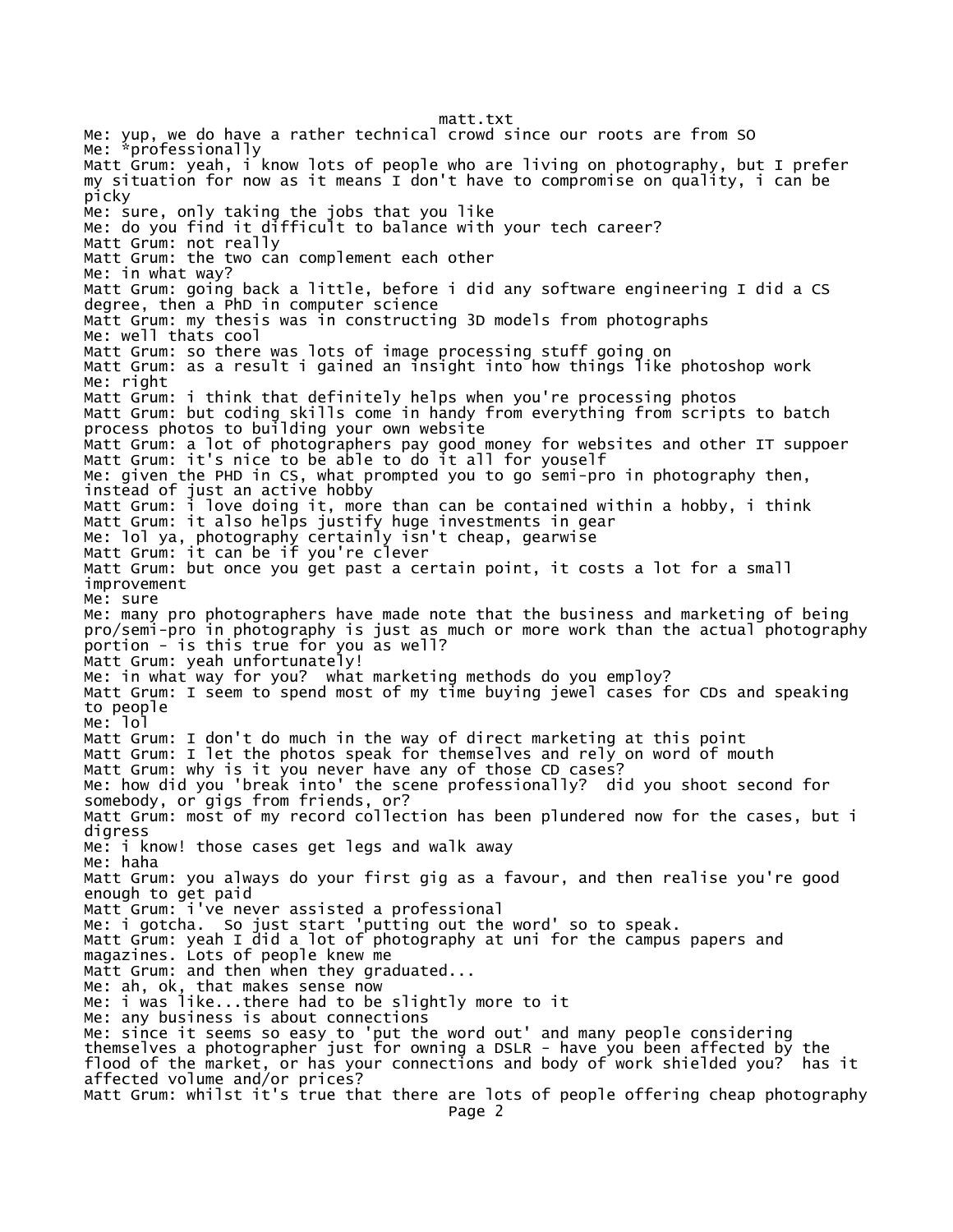matt.txt

services with a consumer DSLR Matt Grum: quality always speaks for itself Matt Grum: if the flood were doing work of the best quality then prices ought to fall Matt Grum: that's the way a healthy market works Me: sure, assuming the consumer/client understandes the difference in quality Me: do you think most clients approaching you understand the difference in quality, or do many simply look for the lowest price? Matt Grum: they've either seen my website or been recommended Matt Grum: either way they know what they want and what to expect Matt Grum: there are certainly people who are on a limited budget, I appreciate that, but i'm unwilling to compromise Matt Grum: but there are other people who offer services at lower prices, and that's fine Matt Grum: that's about as tactfully as i can put it Matt Grum: ! Me: hmm ok Me: lol Me: do you have any advice for any of the photo.se crowd that many be looking to go semi-pro? things to consider, watch out for, warn about, etcc Me: looking back, the 'if only i'd..." Matt Grum: my advice would be: "don't" Me: protecting business eh? ;) Matt Grum: and if that's enough to put you off, then you're probably not cut out for it! Me: lol Matt Grum: haha no Matt Grum: you'll get a lot of people telling you not ot Matt Grum: tp Matt Grum: to Matt Grum: so the most important thing you need is determination Me: ok, thats sound advice. Me: so, what draws you to hang around photo.se? you're an answering machine! Matt Grum: after I learned how to use a manual film SLR I fell out of love with photography, developing was expensive and I had limited funds and I slowly stopped taking photos Matt Grum: I got back into it when digital photography started becoming affordable Matt Grum: at that point i read up on anything and everything i could get my hands on Me: about when was that for you? Matt Grum: coming from a technical background i found it all fascinating Matt Grum: i bought my first digital camera in 2000, after extensively borrowing a friends Matt Grum: i've always liked education/learning, i just have a massive apetite for knowledge Matt Grum: i wanted to be a university lecturer for a long tim# Matt Grum: time Me: ok, so it fits in with your technical background and your educational need Matt Grum: yeah I've just always been inquisitive Matt Grum: i remember actually why sparked it off for me with photography Me: oh ya? Matt Grum: was that I knew from being taught to use an SLR by my parents that closing the aperture increased your depth of field. One day I suddenly realised that I had no idea \*why\* Matt Grum: so i dutifully looked it op Matt Grum: up Matt Grum: and then everything else that i didn't know about photograph Me: lol ya, i snapped alot with various point and shoots and never really understood much nor got interested until I took a close up picture of a rose and \*noticed\* the difference in depth of field and then that sparked it for me...and I ran with it Me: so i understand where you're coming from there Matt Grum: I had all the rules kind of ingrained, but i never questioned them until that one da